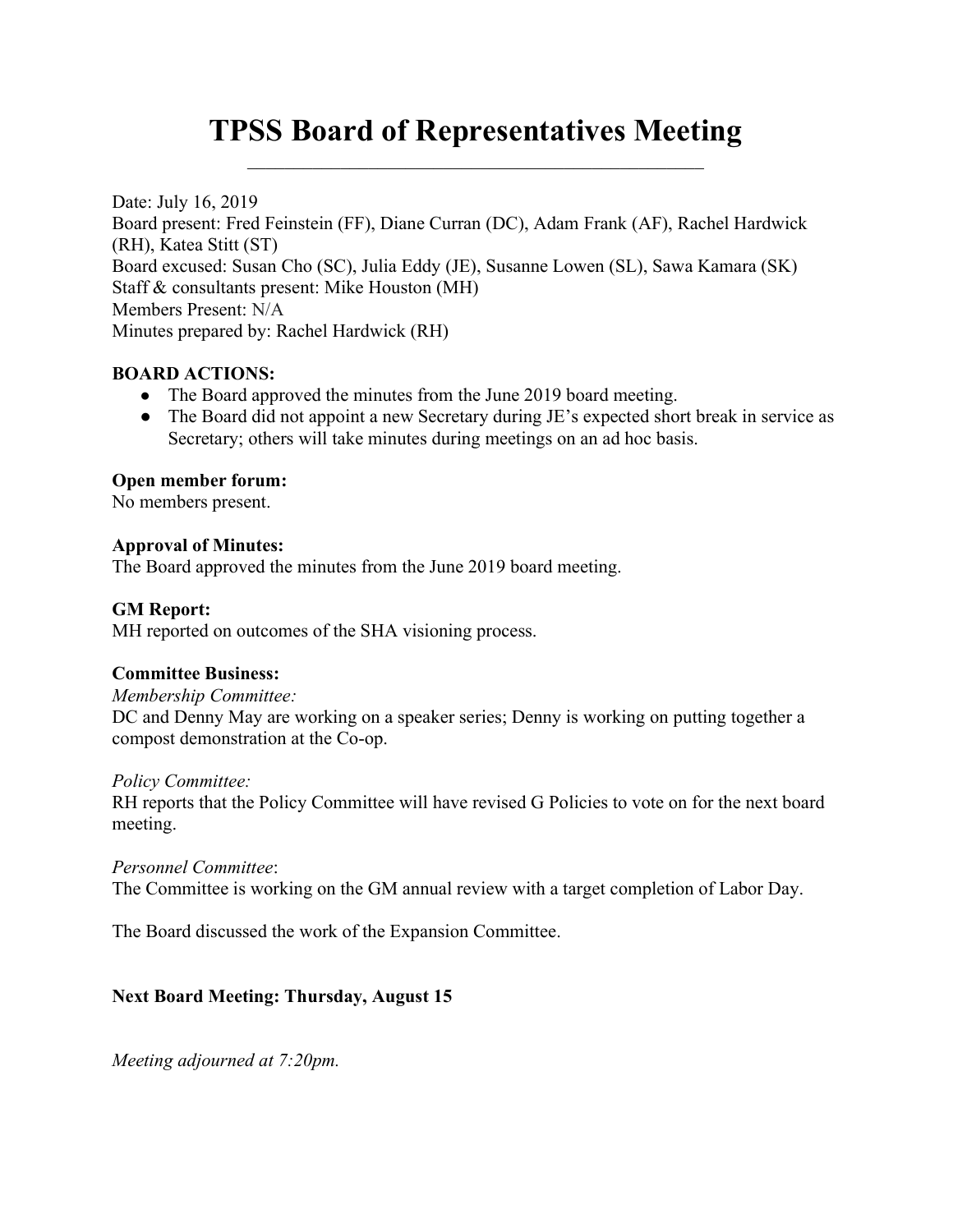## Committee Assignments:

Policy Committee – Susan Cho (chair), Adam Frank, Rachel Hardwick, Julia Eddy.

Nominations/Elections – Susanne Lowen (chair), Diane Curran, Susan Cho.

Personnel – Diane Curran (chair), Rachel Hardwick, Katea Stitt.

Membership Committee – Fred Feinstein (chair), Diane Curran, Sawa Kamara.

Finance and Audit Committee – Adam Frank (chair), Julia Eddy, Diane Curran, Susan Cho.

Junction Committee – Fred Feinstein (co-chair), Rachel Hardwick (co-chair), Sawa Kamara, Katea Stitt.

Expansion Committee – Adam Frank, Susanne Lowen, Susan Cho, Julia Eddy.

Policy Governance Reflection Committee - Fred Feinstein, Adam Frank, Susanne Lowen, Mary Rooker (former board member).

Board Development Committee – Diane Curran (chair), Adam Frank.

Future of Food Committee – Susanne Lowen, Susan Cho, Julia Eddy.

|           | Dec    | Jan    | Feb    | Mar    | Apr    | May    | Jun    | Jul    | Aug | Sep | Oct | <b>Nov</b> |
|-----------|--------|--------|--------|--------|--------|--------|--------|--------|-----|-----|-----|------------|
| Cho       | $\ast$ | $\ast$ | $\ast$ | $\ast$ | $\ast$ | $\ast$ | $\ast$ | Ex     |     |     |     |            |
| Curran    | $\ast$ | Ex     | $\ast$ | $\ast$ | $\ast$ | $\ast$ | $\ast$ | $\ast$ |     |     |     |            |
| Eddy      | $\ast$ | $\ast$ | $\ast$ | $\ast$ | $\ast$ | $\ast$ | $\ast$ | Ex     |     |     |     |            |
| Feinstein | $\ast$ | $\ast$ | $\ast$ | $\ast$ | $\ast$ | $\ast$ | $\ast$ | $\ast$ |     |     |     |            |
| Frank     | $\ast$ | Ex     | $\ast$ | Ex     | $\ast$ | Ex     | Ex     | $\ast$ |     |     |     |            |
| Hardwick  | $\ast$ | $\ast$ | $\ast$ | $\ast$ | Ex     | $\ast$ | $\ast$ | $\ast$ |     |     |     |            |
| Kamara    | $\ast$ | $\ast$ | $\ast$ | Ex     | $\ast$ | $\ast$ | $\ast$ | Ex     |     |     |     |            |
| Lowen     | $\ast$ | $\ast$ | $\ast$ | Ex     | $\ast$ | $\ast$ | $\ast$ | Ex     |     |     |     |            |
| Stitt     | $\ast$ | Ex     | $\ast$ | $\ast$ | Ex     | $\ast$ | $\ast$ | $\ast$ |     |     |     |            |

## Term 2018-2019 Meeting Attendance:

(ex=excused)

#### Board Terms:

| <b>Board Representative</b> | Term:                      | Term Ends: |  |  |
|-----------------------------|----------------------------|------------|--|--|
| Cho                         | 3 years                    | 2019       |  |  |
| Curran                      | 3 years                    | 2020       |  |  |
| Eddy                        | 3 years                    | 2021       |  |  |
| Feinstein                   | 3 years                    | 2019       |  |  |
| Frank                       | 3 years (consecutive term) | 2020       |  |  |
| Hardwick                    | 3 years (consecutive term) | 2019       |  |  |
| Kamara                      | years                      | 2021       |  |  |